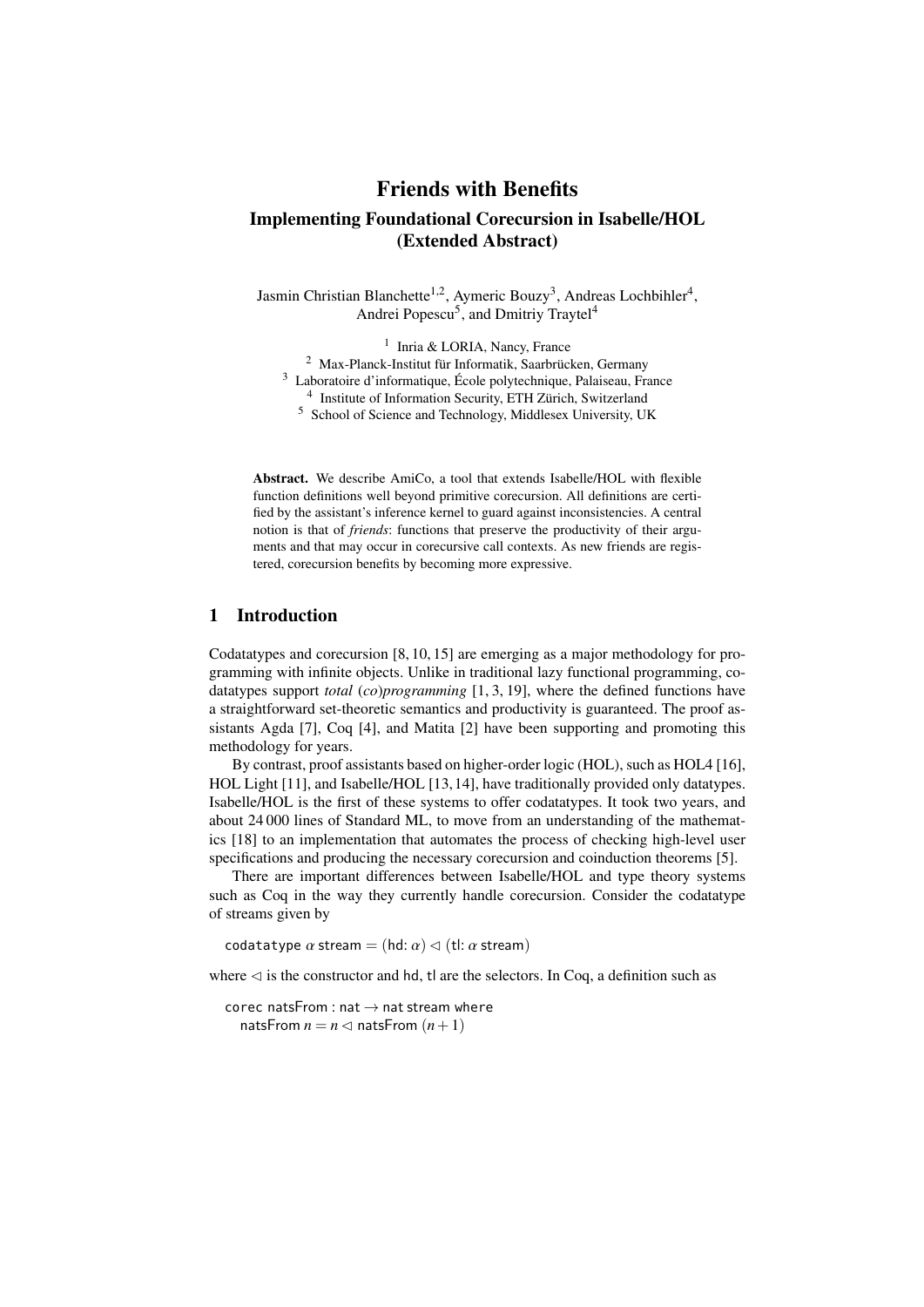which introduces the function  $n \mapsto n \leq n+1 \leq n+2 \leq \cdots$ , is accepted after a syntactic check that detects the  $\triangleleft$ -guardedness of the corecursive call. In Isabelle, this check is replaced by a deeper analysis. The primcorec command [\[5\]](#page-2-6) transforms a user specification into a *blueprint* object: the coalgebra  $b = \lambda n$ .  $(n, n + 1)$ . Then natsFrom is defined as corec<sub>stream</sub>  $b$ , where corec<sub>stream</sub> is the fixed primitive corecursive combinator associated with the codatatype  $\alpha$  stream. Finally, the user specification is is derived as a theorem from the characteristic equation of the corecursor.

Unlike in type theories, where (co)datatypes and (co)recursion are built-in, the HOL philosophy is to reduce every new construction to the core logic. This usually requires a lot of implementation work but guarantees that definitions introduce no inconsistencies. Isabelle's approach is admittedly more bureaucratic than Coq's, but for end users the net effect is the same: They obtain their specification as a theorem.

Since codatatypes, corecursion, and coinduction are derived concepts, there is no a priori restriction on the expressiveness of user specifications other than the expressiveness of HOL itself. Consider a variation of the function natsFrom, where addOne :  $nat \rightarrow nat$  stream  $\rightarrow$  nat stream is a function that adds one to each element of a stream:

```
corec natsFrom : nat \rightarrow nat stream where
natsFrom n = n \leq 1 addOne (natsFrom n)
```
Coq's syntactic check rejects this definition, because it does not know what to do about addOne. After all, addOne could explore the tail of its argument or beyond, hence blocking productivity and leading to underspecification or even an inconsistency.

Isabelle's additional bookkeeping allows for more nuances. Suppose addOne has been defined corecursively:

```
corec addOne : nat stream \rightarrow nat stream where
addOne n = (hd n + 1) \triangleleft addOne (tl n)
```
When analyzing addOne's specification, the corec command synthesizes its definition as a blueprint *b*. This definition can then be proved to be *friendly*, hence acceptable in corecursive call contexts when defining other functions. Functions with friendly definitions are called *friendly*, or *friends*. Intuitively, a function is friendly if it consumes at most one constructor before producing at least one.

In previous work [\[6\]](#page-2-7), we presented the category theory underlying friends, including its connection to relational parametricity. We now introduce a tool, AmiCo, that automates the process of applying and incrementally improving corecursion by synthesizing and manipulating friends.

To demonstrate AmiCo's expressive power and convenience, we used it to formalize seven case studies in Isabelle, featuring a variety of codatatypes. Most of these are a good fit for our friend-based approach; a few required ingenuity and suggest directions for future work. The most convincing example relies on *self-friendship*, a concept introduced by Blanchette et al.; until now, no realistic applications were known of such "narcissist" definitions.

At the low level, the *corecursion state* summarizes what the system knows at a given point, including the set of available friends and a corecursor *up to* friends. Polymorphism complicates the picture, because some friends may only be available for specific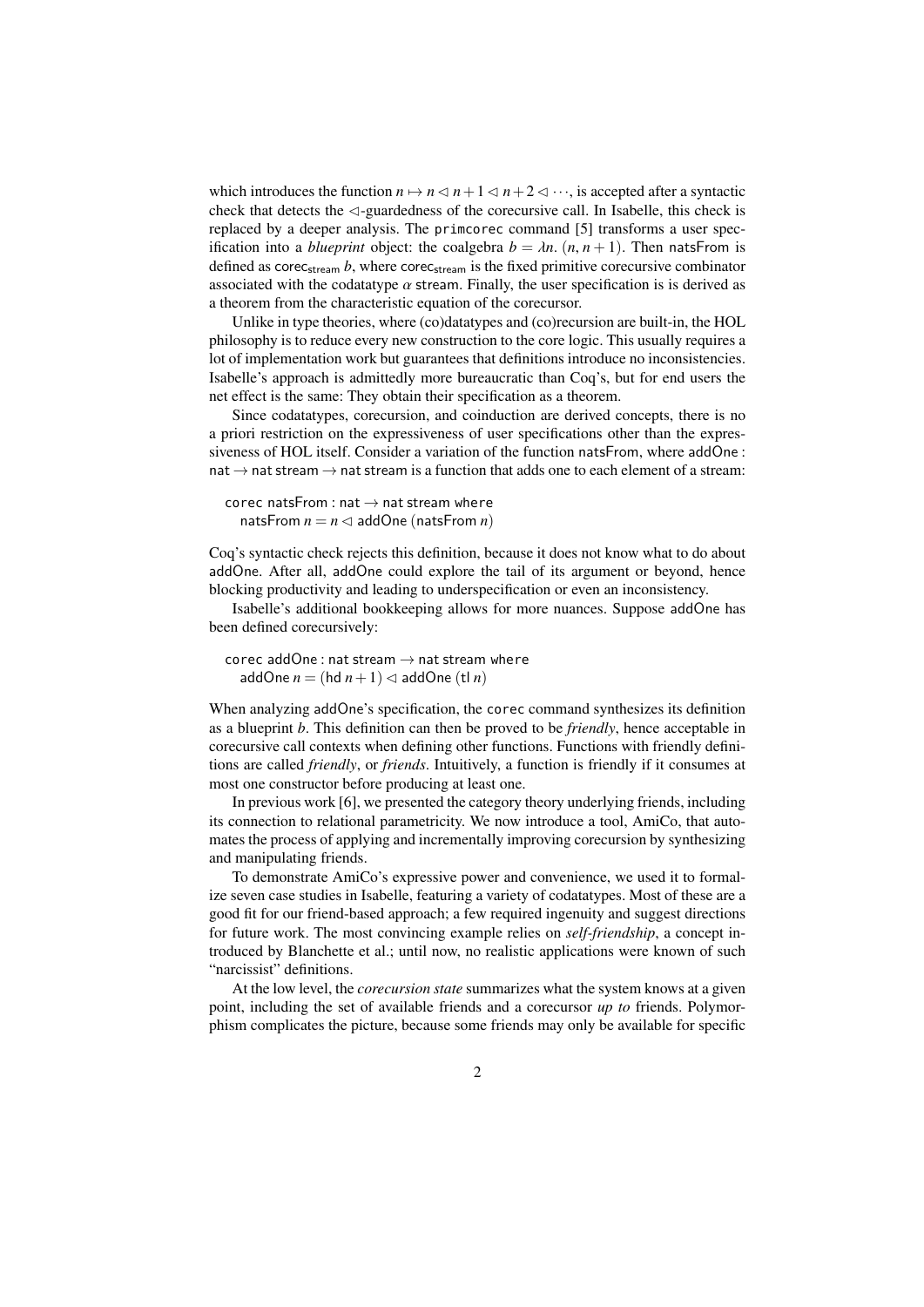instances of a polymorphic codatatype. To each corecursor corresponds a coinduction principle up to friends and a uniqueness theorem that can be used to reason about corecursive functions.

All of the constructions and theorems derived from first principles, without requiring new axioms or extensions of the logic. This *foundational approach* prevents the introduction of inconsistencies, such as those that have affected the termination and productivity checkers of Agda [\[17\]](#page-3-8) and Coq [\[9\]](#page-3-9).

The user interacts with our tool via proof assistant commands. The corec command defines a function f by extracting a blueprint *b* from a user's specification, defining f using *b* and some corecursor, and deriving the original specification from the characteristic property of the corecursor. Specifying the friend option to corec additionally registers the function under definition as a friend, enriching the corecursor state. Moreover, corec supports mixed recursion–corecursion specifications, exploiting existing proof assistant infrastructure for terminating (well-founded) recursion [\[12\]](#page-3-10). Semantic proof obligations that must be discharged, notably termination, are either proved automatically or presented to the user. Another command, friend\_of\_corec, registers existing functions as friendly. Friend registration is an instance of term inferences directed by logical relations, combined with parametricity proofs.

AmiCo is a significant piece of engineering, at about 7 000 lines of Standard ML code. The tool is available as part of the development version of Isabelle and is scheduled for inclusion in the next official release.

We refer to our conference submission for details.<sup>[6](#page-2-8)</sup>

## References

- <span id="page-2-1"></span>[1] Abbott, M., Altenkirch, T., Ghani, N.: Containers: Constructing strictly positive types. Theor. Comput. Sci. 342(1), 3–27 (2005)
- <span id="page-2-5"></span>[2] Asperti, A., Ricciotti, W., Coen, C.S., Tassi, E.: The Matita interactive theorem prover. In: Bjørner, N., Sofronie-Stokkermans, V. (eds.) CADE-23. LNCS, vol. 6803, pp. 64–69. Springer (2011)
- <span id="page-2-2"></span>[3] Atkey, R., McBride, C.: Productive coprogramming with guarded recursion. In: Morrisett, G., Uustalu, T. (eds.) ICFP 2013. pp. 197–208. ACM (2013)
- <span id="page-2-4"></span>[4] Bertot, Y., Casteran, P.: Interactive Theorem Proving and Program Development. Coq'Art: The Calculus of Inductive Constructions. Springer (2004)
- <span id="page-2-6"></span>[5] Blanchette, J.C., Hölzl, J., Lochbihler, A., Panny, L., Popescu, A., Traytel, D.: Truly modular (co)datatypes for Isabelle/HOL. In: Klein, G., Gamboa, R. (eds.) ITP 2014. LNCS, vol. 8558, pp. 93–110. Springer (2014)
- <span id="page-2-7"></span>[6] Blanchette, J.C., Popescu, A., Traytel, D.: Foundational extensible corecursion: a proof assistant perspective. In: ICFP 2015. pp. 192–204 (2015)
- <span id="page-2-3"></span>[7] Bove, A., Dybjer, P., Norell, U.: A brief overview of Agda—A functional language with dependent types. In: Berghofer, S., Nipkow, T., Urban, C., Wenzel, M. (eds.) TPHOLs 2009. LNCS, vol. 5674, pp. 73–78. Springer (2009)
- <span id="page-2-0"></span>[8] Clouston, R., Bizjak, A., Grathwohl, H.B., Birkedal, L.: Programming and reasoning with guarded recursion for coinductive types. In: Pitts, A.M. (ed.) FoSSaCS 2015. LNCS, vol. 9034, pp. 407–421. Springer (2015)

<span id="page-2-8"></span><sup>6</sup> <http://www.loria.fr/~jablanch/amico.pdf>